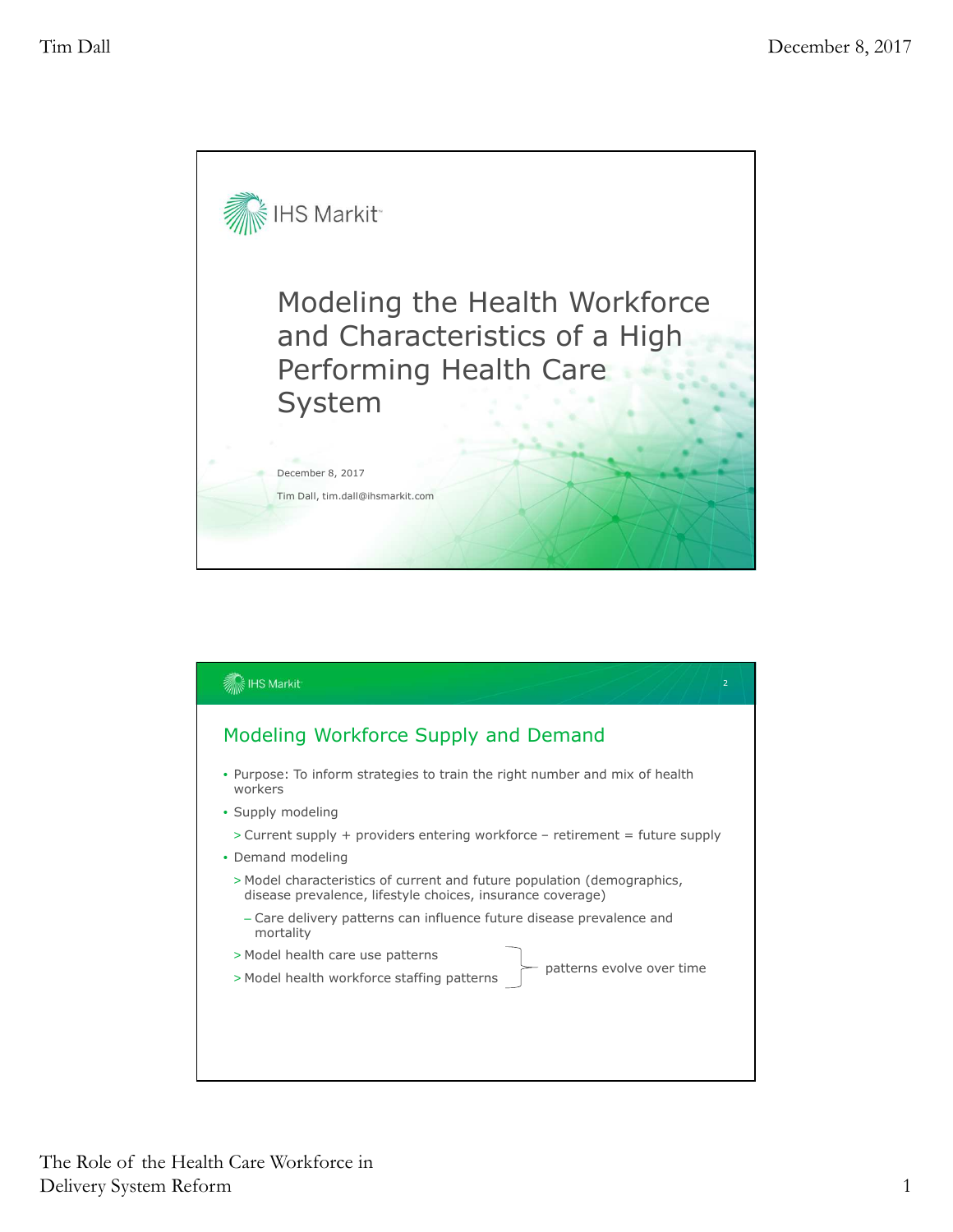

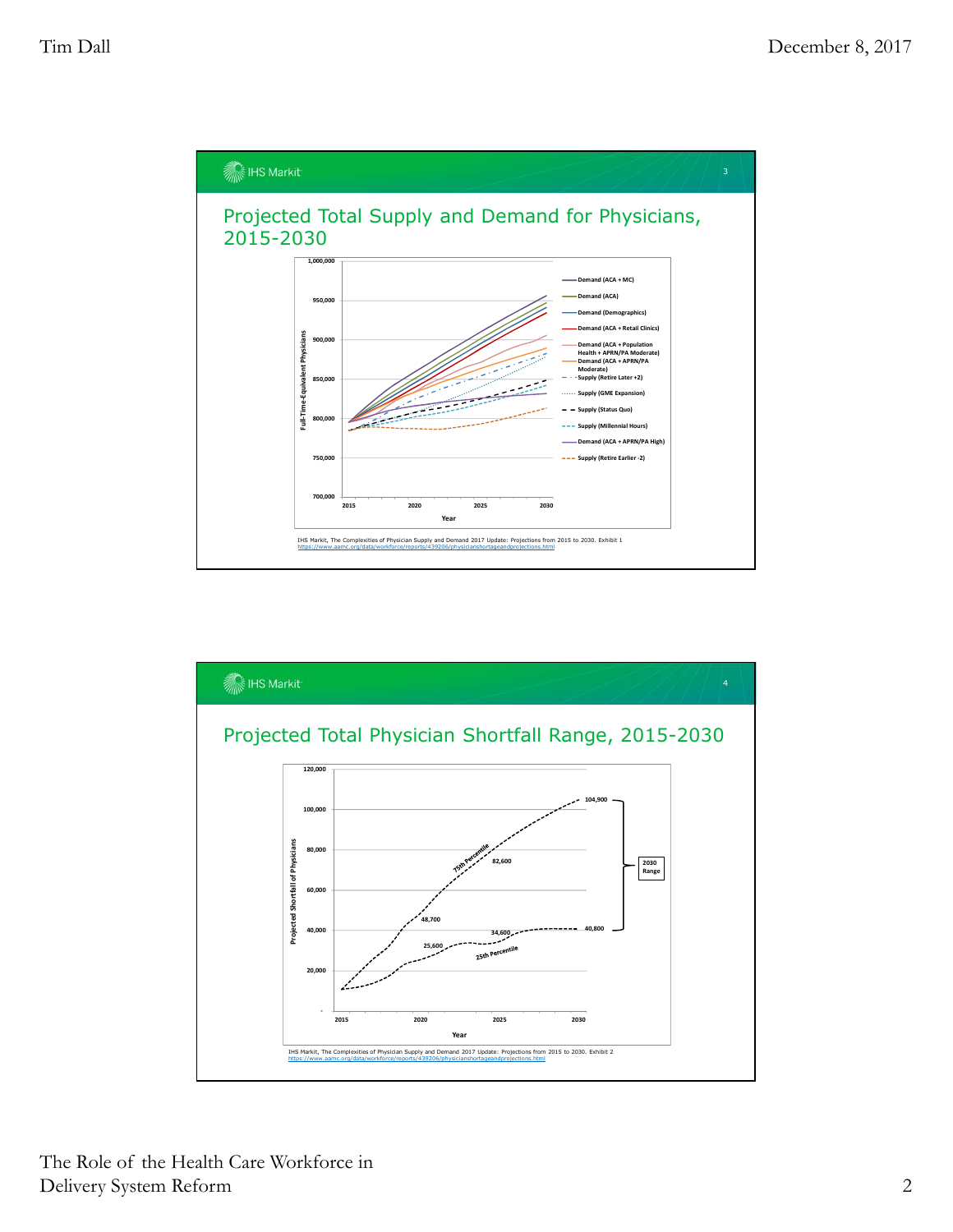

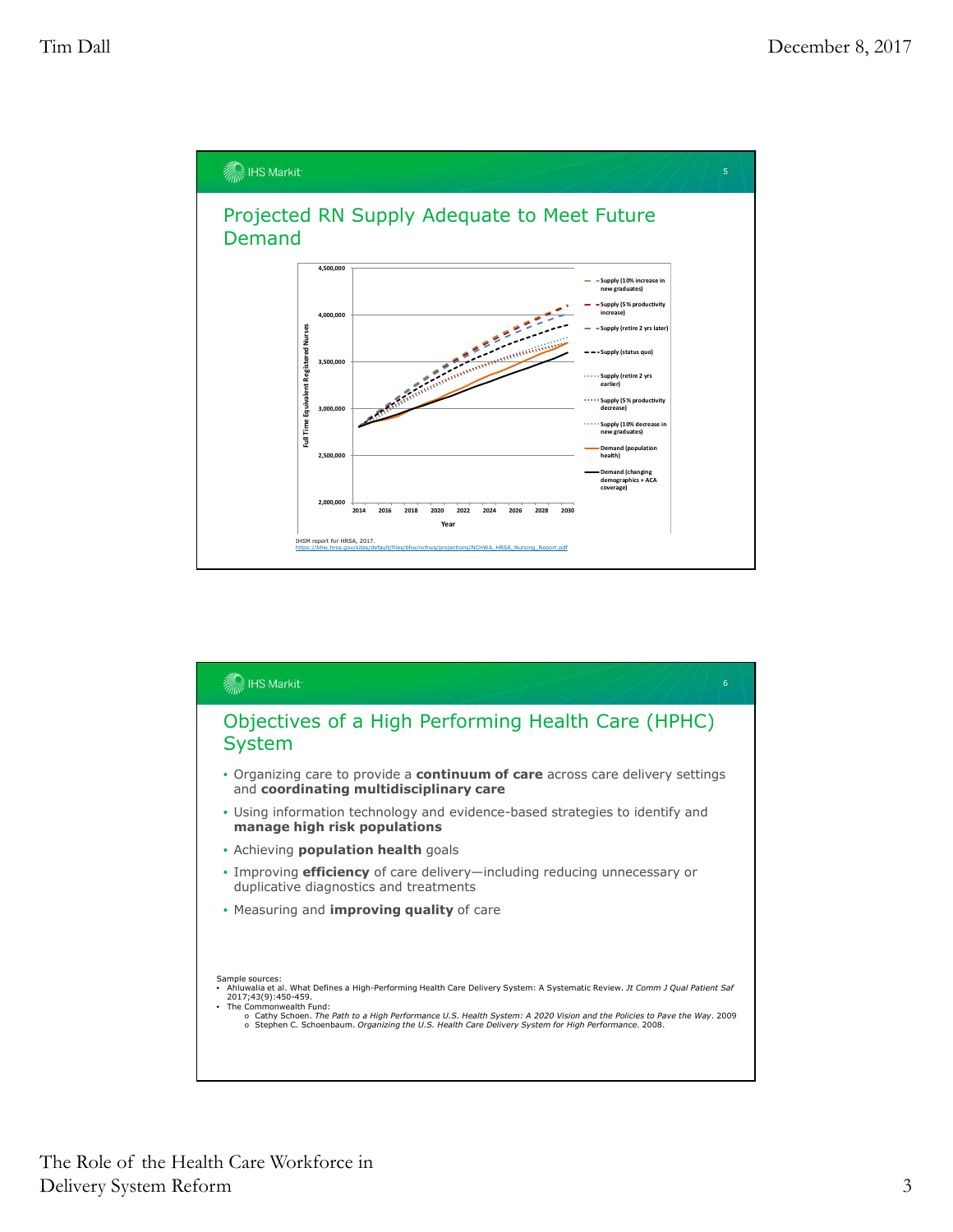

- 
- > Improved cholesterol levels (achievements from published literature)
- > Improved blood glucose levels (achievements from published literature)
- > Smoking cessation (25% reduction, though high rate of recidivism)
- Changing **care use and delivery patterns**
- > Reduced hospitalization/re-hospitalization/length of stay
- > Reduced emergency department visits (redirected to community-based setting)
- > Improved integration of behavioral health into primary care
- > Shifting care from higher cost to lower cost providers

Published interventions used advanced practice providers, nurses, and other workers (e.g., home health providers, pharmacists) to implement intervention

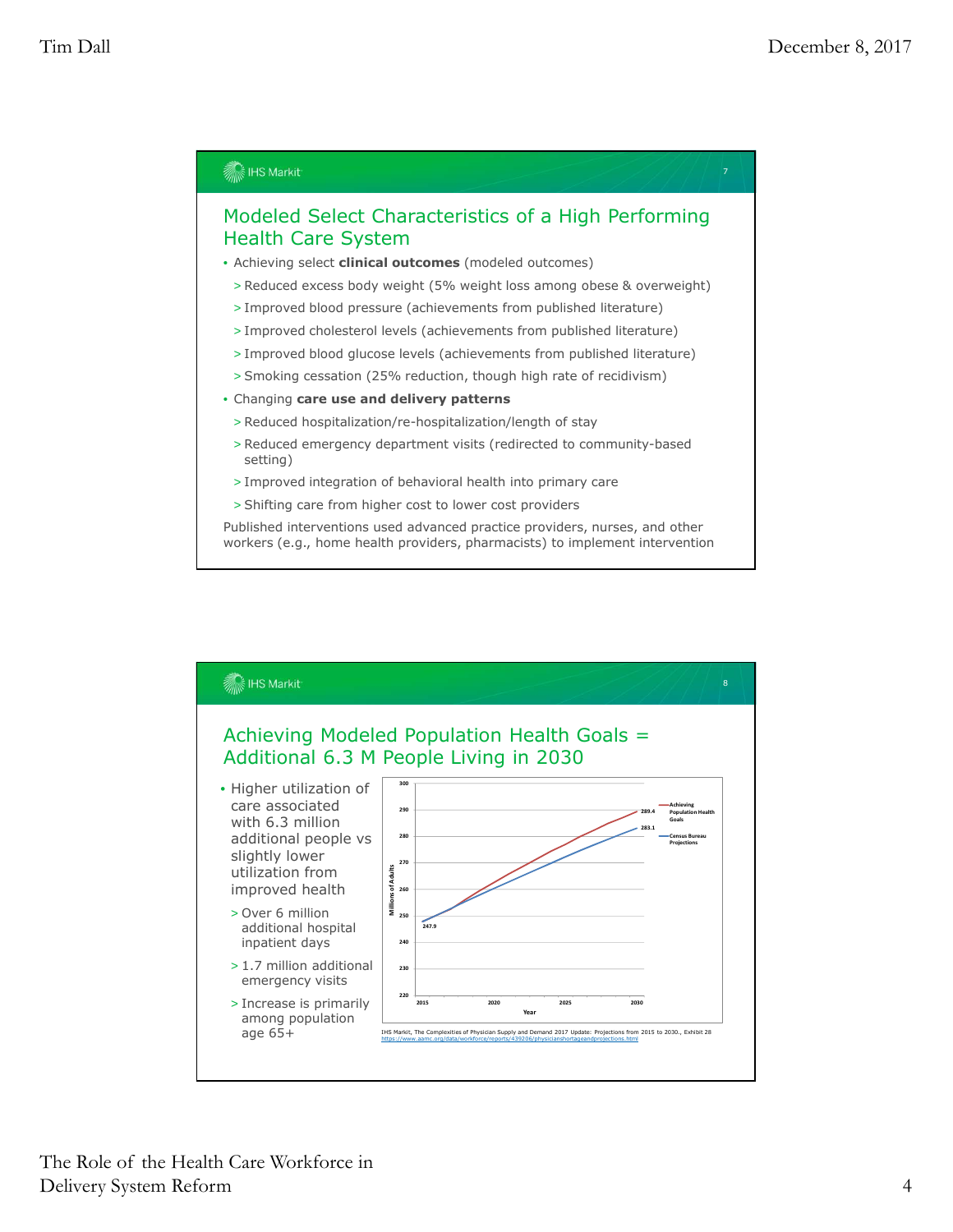